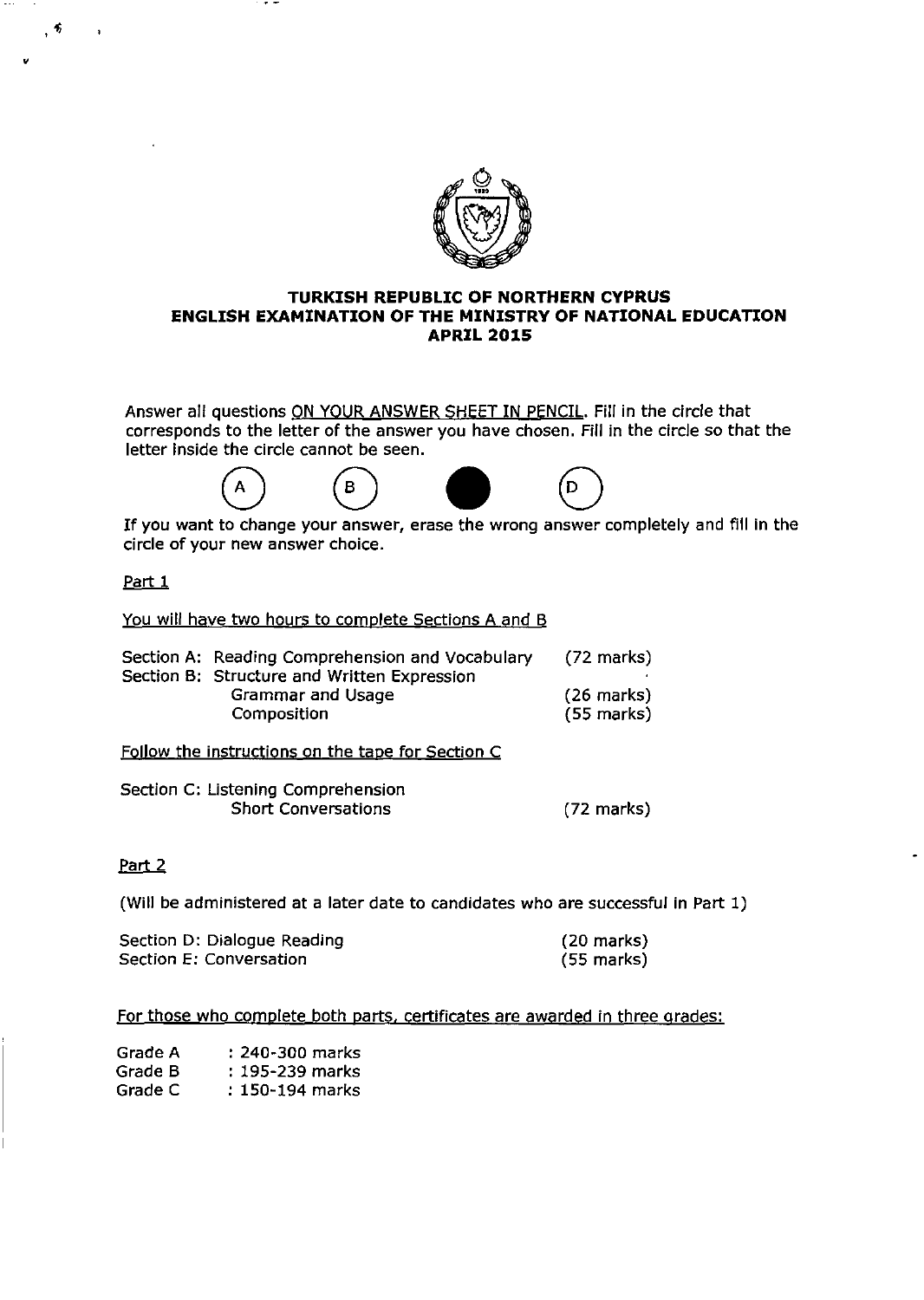#### **Part 1 Section A READING COMPREHENSION AND VOCABULARY (24 X 3 = 72)** marks)

Questions 1-8 refer to the following text.

#### The cycling holiday that went wrong

Picture the scene: it is twilight and my wife, my eight-year-old son and I are pushing our bicycles up a busy country road in Austria, wheq three supercharged motorbikes whip by ilke bats out of heli. Ahead, there's an oncoming juggernaut so, without dropping below 50kph, the motorbikes swerve within inches of us, leaving us frozen with fear. The roaring horn of another giant lorry charging up behind us sends us into the ditch. Except that there isn't a ditch, just a dense forest, so we hold our breath at the edge of the tarmac as the monster machine rattles past. My wife and son burst into tears and 1 feel vulnerable  $-$  and very angry. Welcome to the first day of the Morris family cycling holiday.

<sup>İ</sup>t wasn't meant to be ilke this. The idea had been to introduce my loved ones gentiy to the joys of exploring a country on two wheels, but after just 11 hours it was doubtful they would ever get back on a bike again. Before this, my son, Ben, hadn't cycled much further than to his local school; my wife had given up pedal power after a nasty encounter with a van when she was a student. To win them over, I had to make sure our first family trip would be as stress-free, safe and pleasure-packed as possible.

1 began my research by excluding any tours that included hills, heavy luggage and - most important of al! - terrifying traffic. 1 came across a specialist travel company which suggested the River Danube Cycle Way in northern Austria as the best route for beginners. Ninety per cent of the joumey would be on dedicated cycie paths - flattish and car-free. Better stili, the seven-night package included cycle hire, maps, decent hoteis, iuggage transfers and a back-up team, alI at a reasonable price. İt sounded perfect for cycle-tour newcomers.

The first day's ride was not only terrifying, but also too long for beginners: 26½ miles not 19, as advjsed. As a result, we missed the last bike ferry across to our hotel for the night and were then redirected by our route map on to a busy road where we encountered the juggernauts. Grim first impressions are difficult to wipe out.

As for the probİems of the rest of the tüp, 1 mostly blame myself. 1 hadn't taken on board that a week's cycling does invoive a bt of cycling. 1 remember reading the itinerary and thinking that 165 miles in seven days did seem a bit ambitious, but not impossihle. İn isolation, a full day's cycling of about 22 miles was fine, it was the cumulative effect of several days on the bike that was the problem. So for my poor wife, tired legs, sore hands and the discomfort of being on a saddle for so long turned a potentially relaxing holiday into more of an endurance challenge.

My own difficulty bay with the luggage. The prospect of having our bags transported for us had seemed Iuxurious, but it **500»** became a daily chore. By 8.30arn, our luggage had to be ready for callection, no mean feat for a family with a totally disorganized approach to packing. With our belongings on their way to the next hotel, we were tied into covering a certain distance just to catch up with a clean pair of underpants. The rigid schedule is, of course, essential for the safe transportation of hundreds of pieces of luggage. İt just didn't fit in with the spontaneity and freedom 1 normally associate with cycling. Similarly, dragging my son away from the many excellent playgrounds and outdoor swimming pools along the route in order to keep up didn't feel nice.

Admittedly, the journey wasn't all traffic terror and damaged bottoms. The steep-sided Danube Ring was stunning, and whizzing through the cornfields as high as a cydist's eye around Feldkirchen was weil worth the detour. But the real discovery of the holiday was the Wachau district. Winding between medieval towns, the Wachau Valley is stuffed fuli of fairy-tale castles, monasterles, abbeys and rolling vineyards. It's a rich landscape that is best savoured from the saddle of a bicycle. But if we - or maybe that should be I - were to do the trip again, there are several things I would change. For a start, I would limit the packing. We would have been far more relaxed if we had carried our own bags.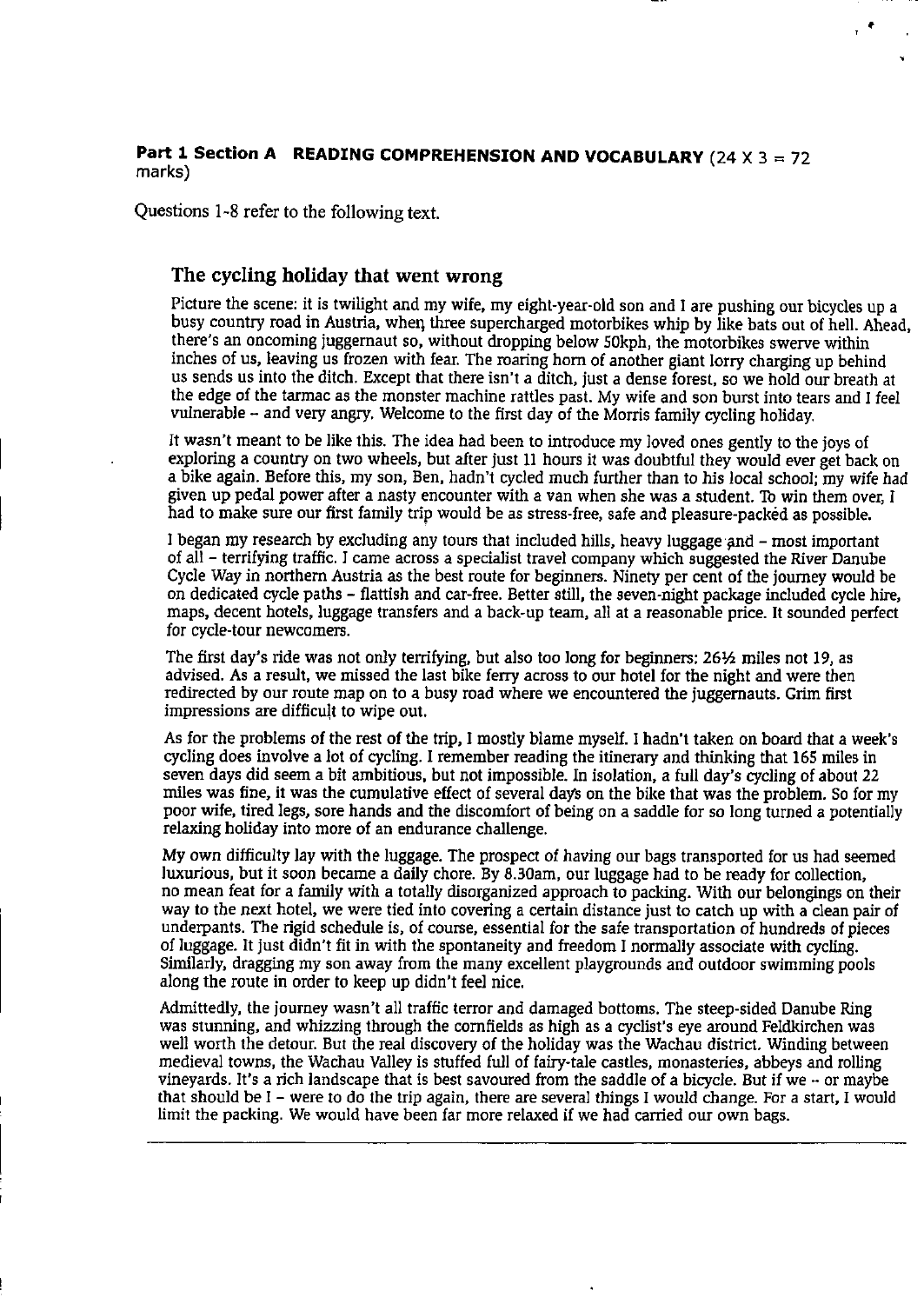1. in the first paragraph, the writer describes

 $\mathbf{u}_i$ 

- a) something that happened while they were riding their bicycles.
- b) neariy being hit by more than one vehicle.
- c) a mistake they made while they were on a busy road.
- d) getting lost while making a journey.
- 2. The writer says in the second paragraph that the experience on the country road a) was the same as something that had happened to his wife.
	- b) made him think that the cycling holiday might not continue.
	- c) was something that he had feared might happen.
	- d) was something that he could have prevented from happening.
- 3. What does the writer emphasize in the third paragraph?
	- a) how much research he did before choosing a holiday
	- b) how suitable the holiday he chose seemed
	- c) how much advice he got before booking the holiday
	- d) how hard it waş to find a suitable holiday
- 4. What does the writer say about the first day's ride?
	- a) It took them longer than necessary to cover the distance.
	- b) They read their map incorrectly during it.
	- c) İt affected their attitude to the whole holiday.
	- d) They had not noticed what the scheduled distance was.
- 5. What does the writer say about the other problems they had on the trip?
	- a) His wife had warned him that they were likely to happen.
	- b) After a while they weren't quite so bad.
	- c) He had expected the amount of cycling to be a serious problem.
	- d) He should have expected thern to happen.
- 6. What does the writer mean by 'no mean feat' in line 31?
	- a) something that didn't happen
	- b) a big achievement
	- c) something impossible
	- d) a waste of time
- 7. What does the writer say about the rigid schedule?
	- a) He feit that it was inappropriate for cycling.
	- b) His son often complained about it.
	- c) He could not see the need for it.
	- d) They did not always manage to stick to it.
- 8. The writer mentions the Wachau district as an example of
	- a) a place they intend to return to one day.
	- b) an experience that was better than he had expected.
	- c) one of the positive experiences of the holiday.
	- d) somewhere that attracts a lot of cyclists.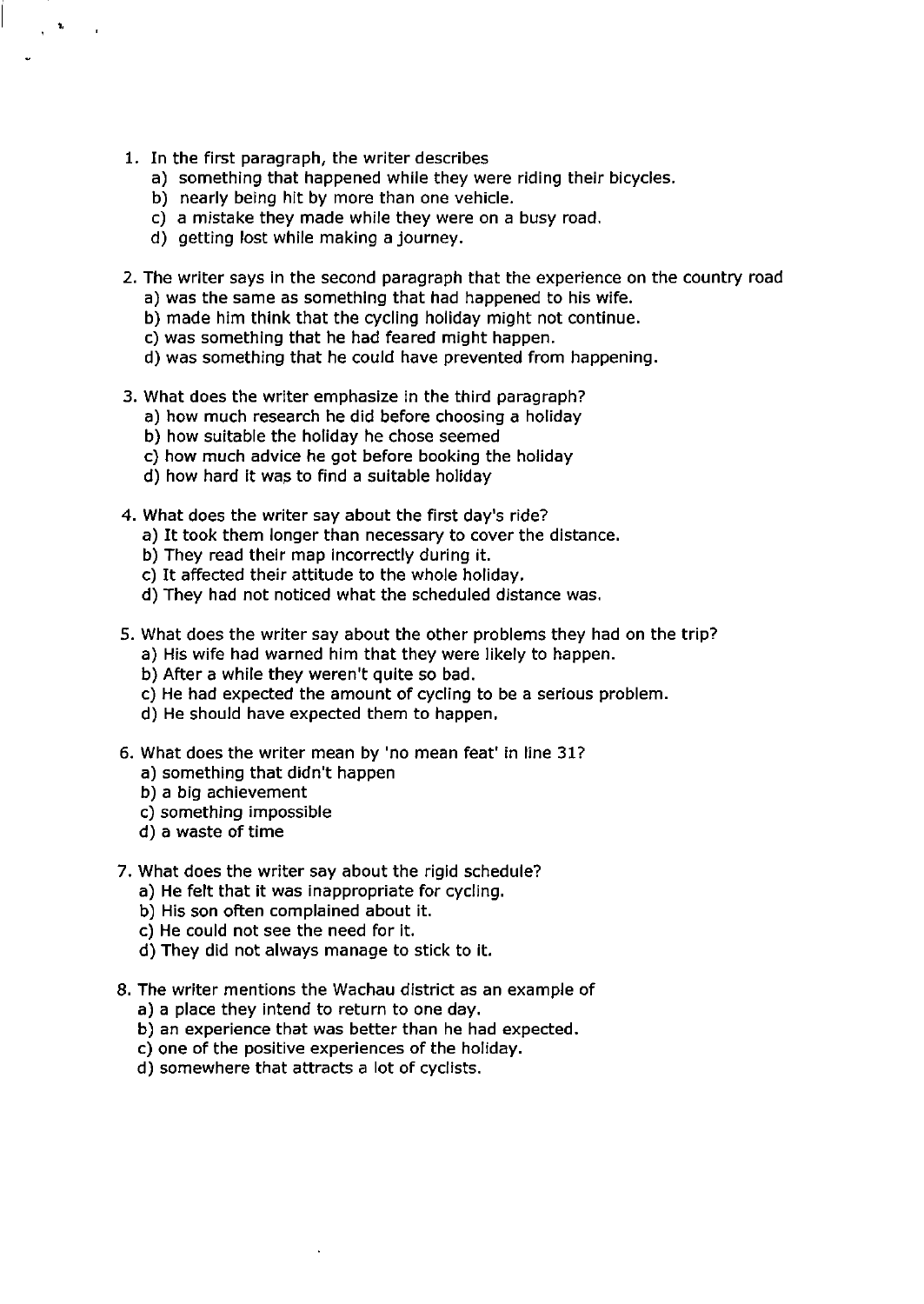# **Anna Dei Conte**

*Anna Dei Conte is the woman who switched the British from*  tinned spaghetti to authentic Italian cooking.

The 87-year-oid Italian cookery writer drives, cooks every day and has 'never, ever bought prepared, prefabricated food'. She is guick and decisive in her conclusions and gestures. Conversation ranges widely from the philosophical to

- 5 literature, to politics, to gossip about which chefs she rates and which she doesn't. The oniy concession she makes to her age is a nap in the afternoon. 'I work best after 5pm, and I read recentiy that many oid people work best at that time,' she says.
- 10 Dei Conte was born into a Milanese famiiy who appreciated good food. Every day her mother would take her to shop for it in the grand emporia of the nearby via Montenapoieone, where the little gir! wouid be giyen a wafer-thin siice of Parma ham by the shopkeepers. Her mother, though deepiy
- 15 interested in food, was an inteliectuai who disdained the humdrum of everyday meal preparation. 'But she was a great cook. After the war, with no cook, she did it all. That's why Maria, our famiiy cook, Iearnt so weli.' Maria was with the family when Del Conte was a child. She loved little Anna, who 20 spent hours in the kitchen heiping her.
	- Del Conte was lucky that, unlike an upper-class English girl of that era, for whom the kitchen would have been a forbidden place, and discussing food a social taboo, she gained an early appredation of the traditional gastronomy of her own region,
- **25** Lombardy, as welt as enjoying Maria's local dishes fronı Friuli. And her food education extended beyond choosing the right ingredients in shops: 'Though t was a city child, we would huni for wild mushrooms in the woods, and pick dandelion and summer savory in the fields.'
- 30 Life in Milan after the war, when her family had lost everything, was far from joyful and, after a spell at university, Del Conte decided to come to England as an au pair. 'I ate weil every day of my life untii 1 came to England,' she says, for. though she was grateful for the kindness and skilful
- **35**  cooking of her hostess in East Molesey, rationing in postwar Britain made it hard to produce anything approaching her diet in the Emilia-Romagna. 'The
- **40**  food in Britain was terrible. Well, the meat was good, better than it is now, but the rest was terrible - how do you make a pudding when you can



- **45**  oniy get salted butter?' she asks. Every Sunday she and her husband would go to church and then to the shops in Soho. among them Lina Stores and Camisa, which served the Italian community in London.
- 50 White bringinğ up her children, Dei Conte worked pan-time. it was in 1973, during a coaching session for Italian A-level, that she casually mentioned to her pupil that her brothers were constantly urging her to write a book of pasta recipes. That night the giri's father, a publisher, rarig up and commissioned
- 55 Dei çorlte's first book, *Portrait of Pasta,* which appeared in 1976. It was a bold move, as in those days most people in Britain experienced pasta via macaroni cheese or tinned spaghetti. Her second böok, the gncyclopaedic *Gastronomy*  of *Itaiy,* appeared in 1984. More books foilowed, each clearly
- 60 written, practicai, and with recipes that taste authentically Italian but could be made easily by British cooks. They are full of recipes you want to cook every day.

Dei Conte has a habit of deflecting praise by changing the subject. When I ask if she is proud of all that she has done

- 65 for food in Britain (for which she received the Lifetime Achievement Award of the British Guild of Food Writers in 2011) or prornoting the understanding of Italian food in Britain (for which she received the Italian Order of Merit in 2010), she simply says, 'Well, it just happened. I was just there
- **70**  at the right time. 1 couidn't da it now, because it has alt been done. 1 was extremely lucky. My ... excuse me ... " cleverness" was in catching the right moment.'
- 9. in the *first* paragraph, the writer suggest that Dei Conte
	- a) is too fussy about what she eats.
	- b) does not work many hours each day.
	- c) is very criticai of others in her profession.
	- d) is not very typicai of someone of her age.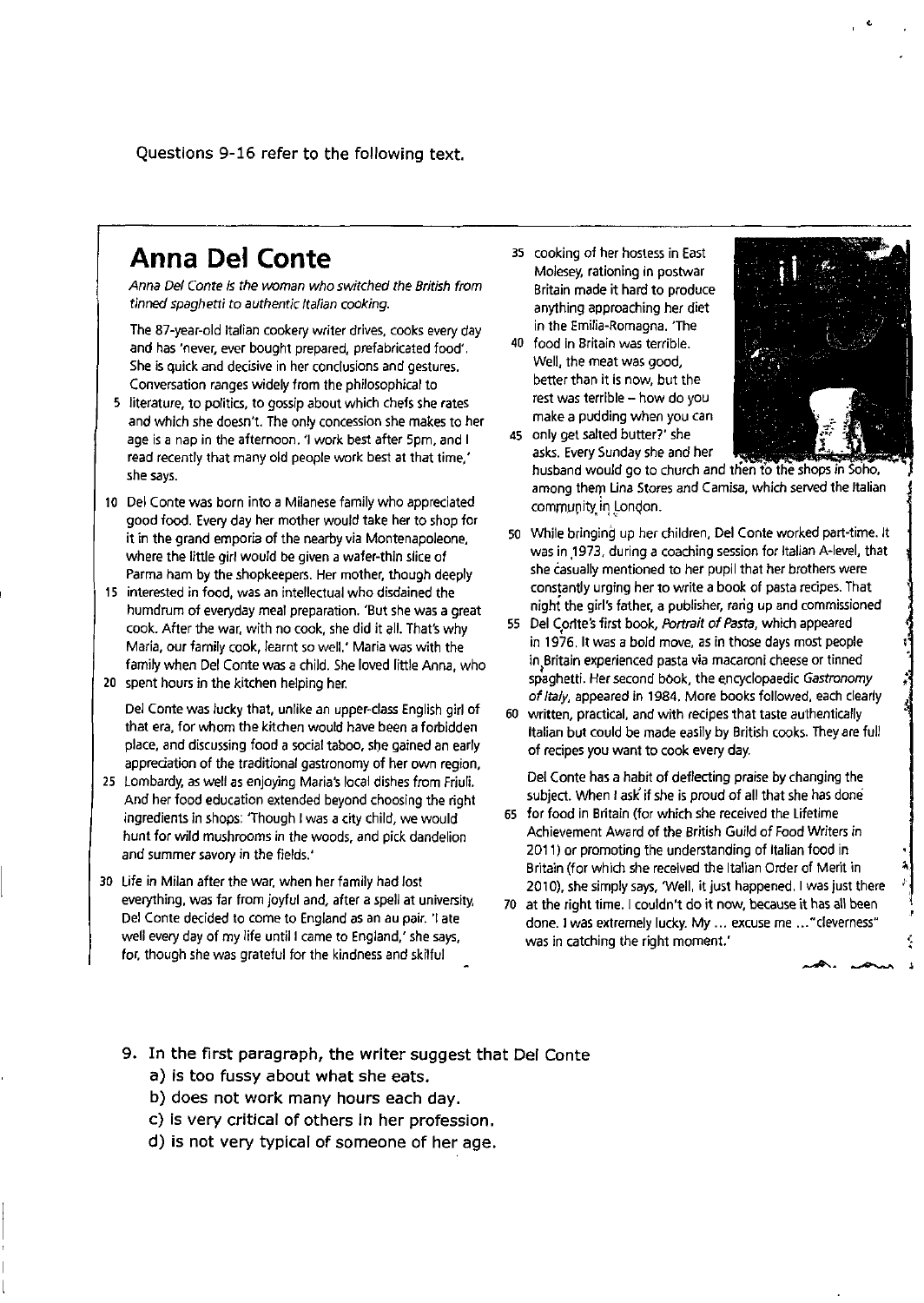Questions **17-24** refer to the foliowing text.

#### Living above a shop

- A. Gwen Crowley I bought my flat in Chelsea with some money I inherited. I've been bere since the 1970s when 1 rented it from a friend of a friend. By the BOs I'd fallen in love with it and just had to have it for myself. It's on the King's Road, a bustling shopping street with fantastic amenities, all of which are right on my doorstep. 1 live above a supermarket, which was a nuisance at first; 1 was regularly woken up by people stacking shelves at night, and then, of course, there were the eariy morning dellveries. 1 always refused to set foot in the place and would buy ali my food further down the road. However, the owners were very reasonable when T complained and they sound-proofed the ceiling, which really cut down the noise. Now I shop there almost every day.
- **B. Paul Burton** When I first moved here I had the peace and quiet I needed to write the novel T was working on. The shop below soid wool and knitting accessories and there was a butcher's, a baker's and one or two other specialist shops in the street. They've all gone now, unfortunately; they couldn't compete with the outof- town shopping malis and supermarkets which were springing up everywhere. The wool shop turned into a hairdresser's and now, you wouldn't believe what 1 have to put up with. If it isn't loud music, it's the television at full volume, and then there's everyone shouting above the noise of the hairdryers. I've had a moan at them about it on more than one occasion, but they just ignore me.
- C. 3udie Marland Everyone thinks that living above a pub must be a nightmare. I've been lucky, though; the landiord of the pub is very considerate and, apart from the occasionai drunk singing outside at rnidnight, so are the people who drink there. A few years ago the landlord and 1 came to an agreernent that he wouldn't play music above a certain volume after 10 o'clock. After a while he decided to cut out music altogether, and all I hear now is a gentle hum of conversation coming up through the fioor. Many of my friends take it for granted that 1 must spend a bt of time in there, but 1 won't go into pubs on my own and my boyfriend always wants to go to his favourite place in the town centre.
- D. Arthur Short It's the smell which has forced me to put my flat up for sale. Fish and chips shops are, by their nature, very smelly and there is no way I or the owner can do anything about it, so there's no point complaining. İn fact, I'm on first-name terrns with everyone down there and 1 often pop in to say hello, though never to buy anything-I don't drink I'II ever eat fish and chips again as long as 1 livel It's noisy, but that isn't a problem; this is a lively part of town and I've always preferred piaces where T can hear people coming and going. I'li be sad to move out, but I'm tired of friends screwing their faces up and holding their noses every time they come and visit me. I've got my eye on a fiat down in the port area-it's busy and there are some great views out to sea.

Which of the people says the following?

- 17. 1 get on very weil with the people above
	- a) Gwen Crowiey
	- b) Paul Burton
	- c) Judje Marland
	- d) Arthur Short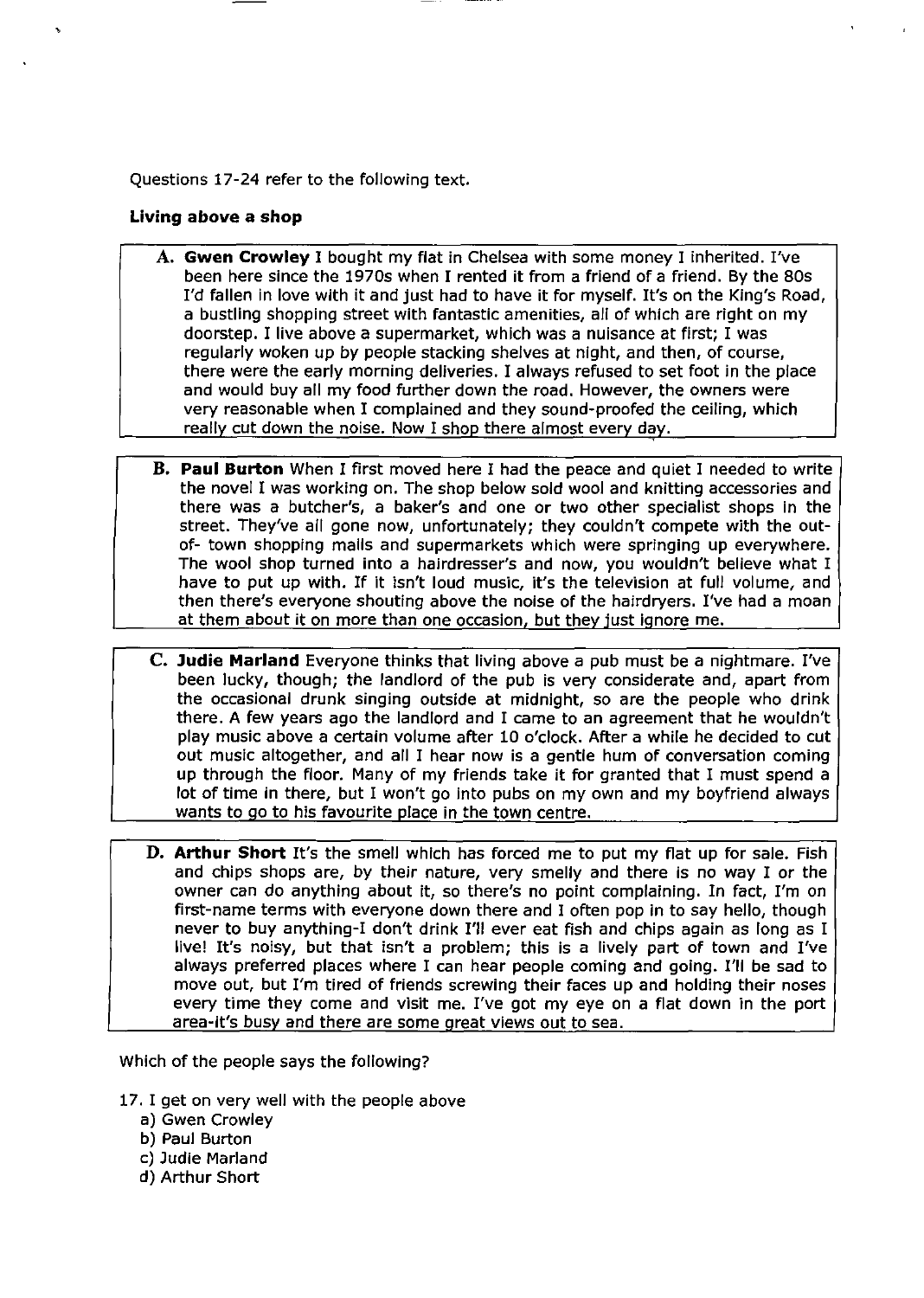- 10. The phrase 'disdained the humdrum' in lines 15-16 suggest that Dei Conte's mother a) believed cooking shared certain qualities with music.
	- b) feit that cooking was too duli as an activity for her.
	- c) was too busy to devote much time to cooking.
	- d) enjoyed cooking but not ali the time.
- 11. Their cook Maria quite iiked being with Anna since
	- a) she prepared meal everyday.
	- b) she wanted to become a cook in the future.
	- c) she liked cooking and spent much time with her.
	- d) she hated cooking on her own.
- 12. What do we learn about Del Conte's early relationship with food?
	- a) Her famiiy background enabled her to eat oniy the best food.
	- b) Her favourite dishes were those based on iocai ingredients.
	- c) She wasn't aliowed to taik about food as a chiid.
	- d) She had a very practicai food education.
- 13. What expianation does Dei Conte give for the poor quaiity of food in postwar Britain?
	- a) The dishes were all very similar.
	- b) There were not many good cooks in Britain.
	- c) İt was difficult to obtain the right ingredients.
	- d) British people were unwilling to cook with foreign produce.
- 14. Why did Dei Conte work part-time in 1973?
	- a) Because she was writing a book.
	- b) Because she was bringing up her children.
	- c) Because her brothers were constantiy with her.
	- d) Because she didn't want to do it constantiy at that time.
- 15. What does the writer say about Dei Conte's first book?
	- a) Publishing it was a risk.
	- b) It wasn't an immediate success.
	- c) She wrote it with her family's heip.
	- d) She initially had problems finding a publisher.
- 16. The impression we gain of Del Conte in the last paragraph is that she is
	- a) modest.
	- b) ambitious.
	- c) intelligent.
	- d) dissatisfied.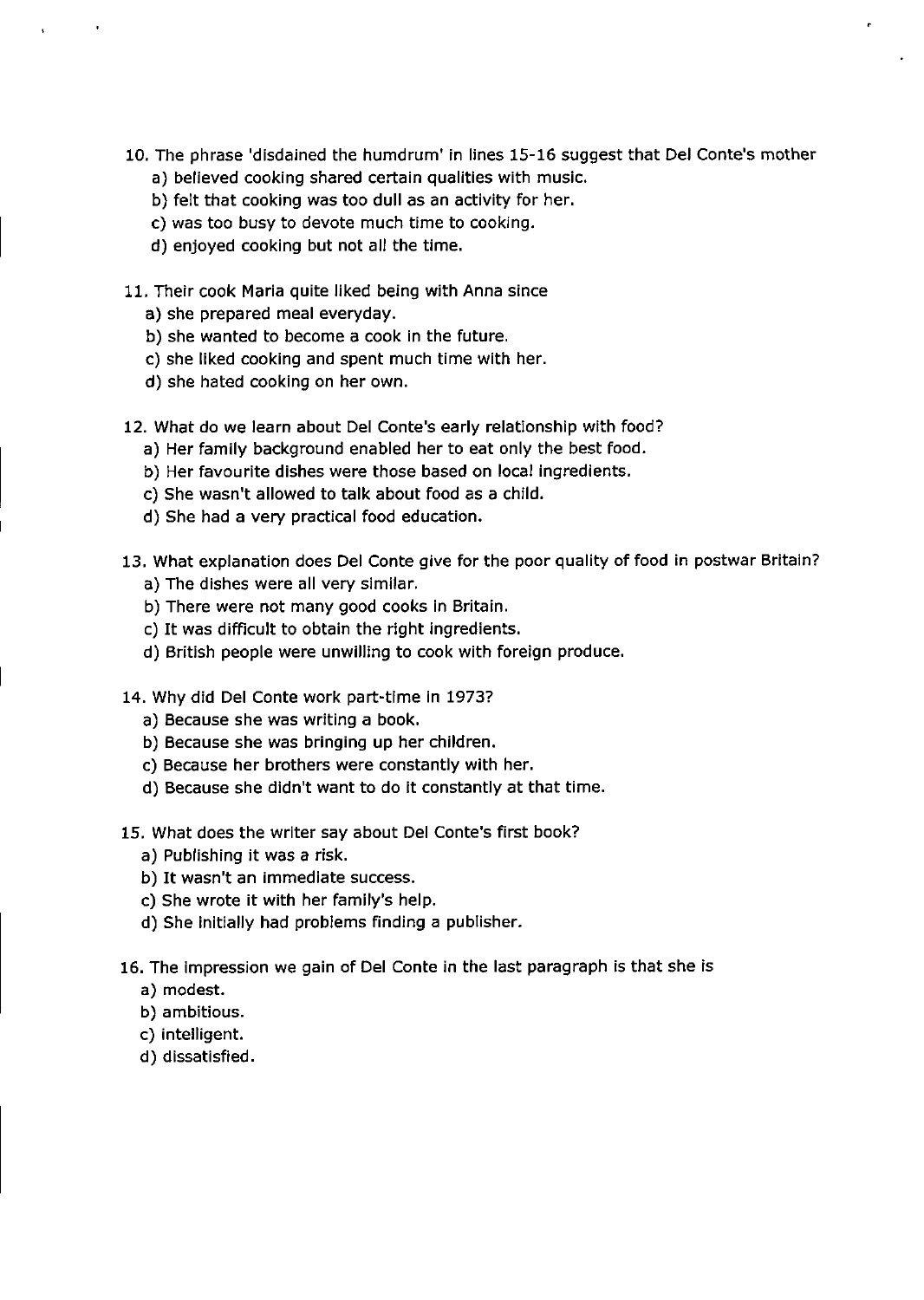- 18. 1 lived in the fiat before T decided to buy it.
	- a) Gwen Crowley
	- b) Paul Burton

 $\frac{1}{2}$  ,  $\frac{1}{2}$ 

 $\sim 10$ 

- c) Judie Marland
- d) Arthur Short

19. 1 dc not often have problems because of noisy customers.

- a) Gwen Crowley
- b) Paul Burton
- c) Judie Marland
- d) Arthur Short

#### 20. The character of the area has changed for the worse.

- a) Gwen Crowley
- b) Paul Burton
- c) Judie Marland
- d) Arthur Short
- 21. My sleep was often interrupted.
	- a) Gwen Crowley
	- b) Paul Burton
	- c) Judle Marland
	- d) Arthur Short
- 22. 1 used to have perfect working conditions.
	- a) Gwen Crowley
	- b) Paul Burton
	- c) Judie Marland
	- d) Arthur Short
- 23. 1 intend to go and live somewhere else.
	- a) Gwen Crowley
	- b) Paul Burton
	- c) Judie Marland
	- d) Arthur Short
- 24. A lot of people I know make the wrong assumption.

 $\sim$   $\sim$ 

- a) Gwen Crowley
- b) Paul Burton
- c) Judie Marland
- d) Arthur Short

**End of Section A. Turn the paae and continue on to Section B.**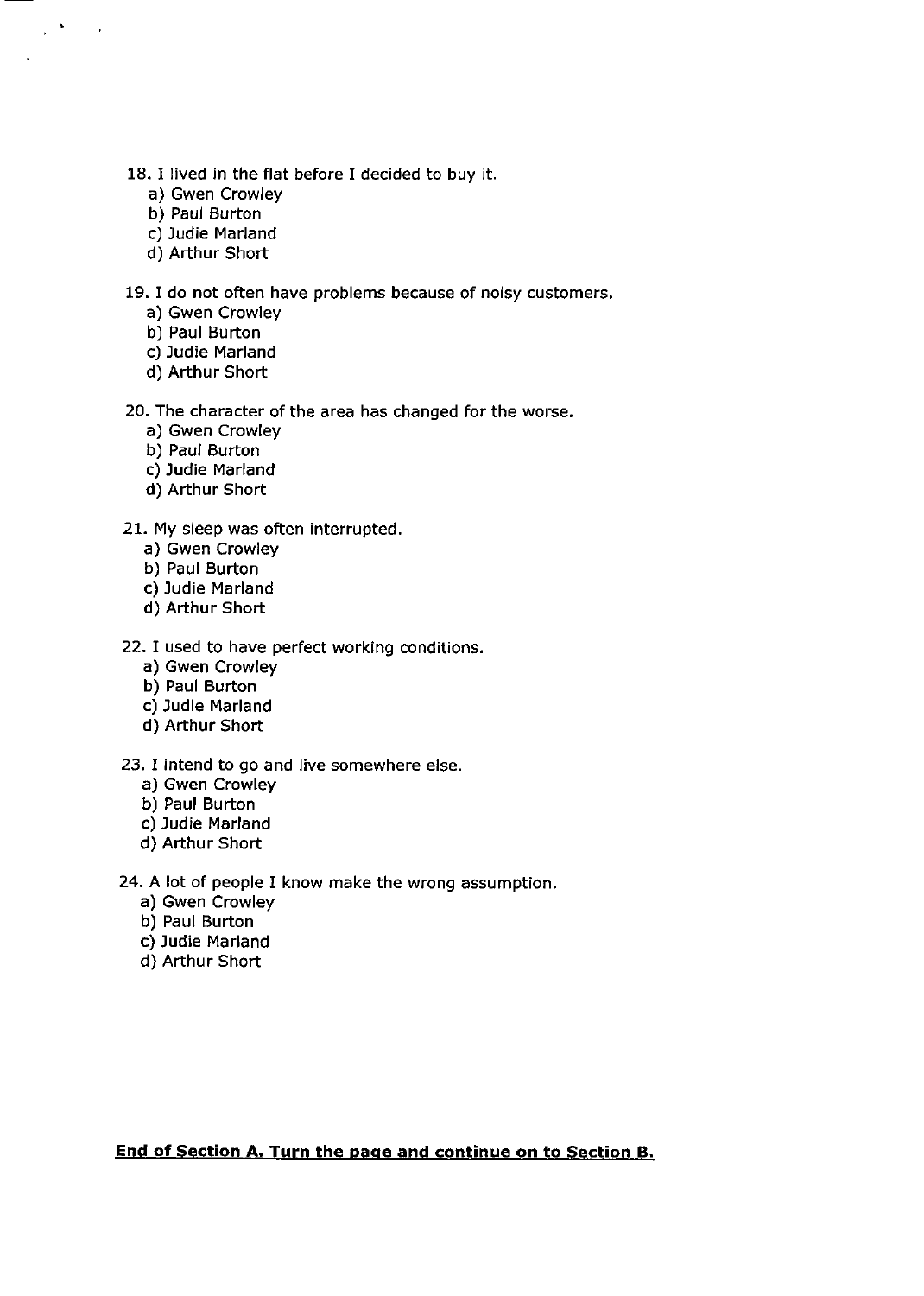|  | Part 1 Section B | <b>GRAMMAR AND USAGE</b> | $(26 \times 1 = 26 \text{ marks})$ |
|--|------------------|--------------------------|------------------------------------|
|--|------------------|--------------------------|------------------------------------|

1. Last summer we went on ...... cruise in the Caribbean. Among ...... Islands we visited were Bermuda and the Bahamas. a)  $-$  / the b) a / the c) the / an d) the / -2. ........... teachers prefer a class that is fairly consistent in having pupils of the same level. a) Every b) Neither c) None d) Most 3. When the police arrived, the thieves ................. the house. There was no one there. a) were left b) has left c) left d) had already left 4. *warrancered you are a professional, you shouldn't attempt to clean or adjust the inner* optics of your microscope. a) As long as b) Providing c) Unless d) Otherwise 5. "What have you decided to do?" she asked him. She asked him what he ....................... to do. a) has decided to b) have decided c) decided d) had decided 6. A more developed model of this car ........in the showroom soon. a) wili be shown b) was shown c) has been shown d) going to show 7. Most of the patient visits ---- to physician assistants in the recent years ali around the world. a) was made b) have been made c) have made d) wili have been made 8. If it rains this evening, I ............... out. a) wouldn't go b) don't go c) won't go d) were staying up 9. Don't walk ---- the street! Walk here ---- the sidewalk.<br>a) in / on b) on / at c) at / on a) in/on b)on/at c)at/on d)in/to 10. My sister Ann had aiways wanted to go to a place ---- she could speak her native language. a) which b) whom c) whose d) where 11.The workers ---- to go on strike when the management ---- their demand for higher wages. a) decided/refused b) decided/refuse c)decide/wiil refuse d) decide/refused 12.In public pools, there ---- a much higher levei of safety with trained Ilfeguards on duty whenever they ---- open. a) was / are b) is / are c) would be / are d) is / were 13. "Why aren't you going mountain ciimbing with the rest of us next weekend?" "To be honest with you, I'm a coward. If I were braver, I ---- with you." a) would have gone b) will go c) would go d) go 14. When children become teenagers, they .............. more time with their friends. a) spend b) spends c) are spending d) spent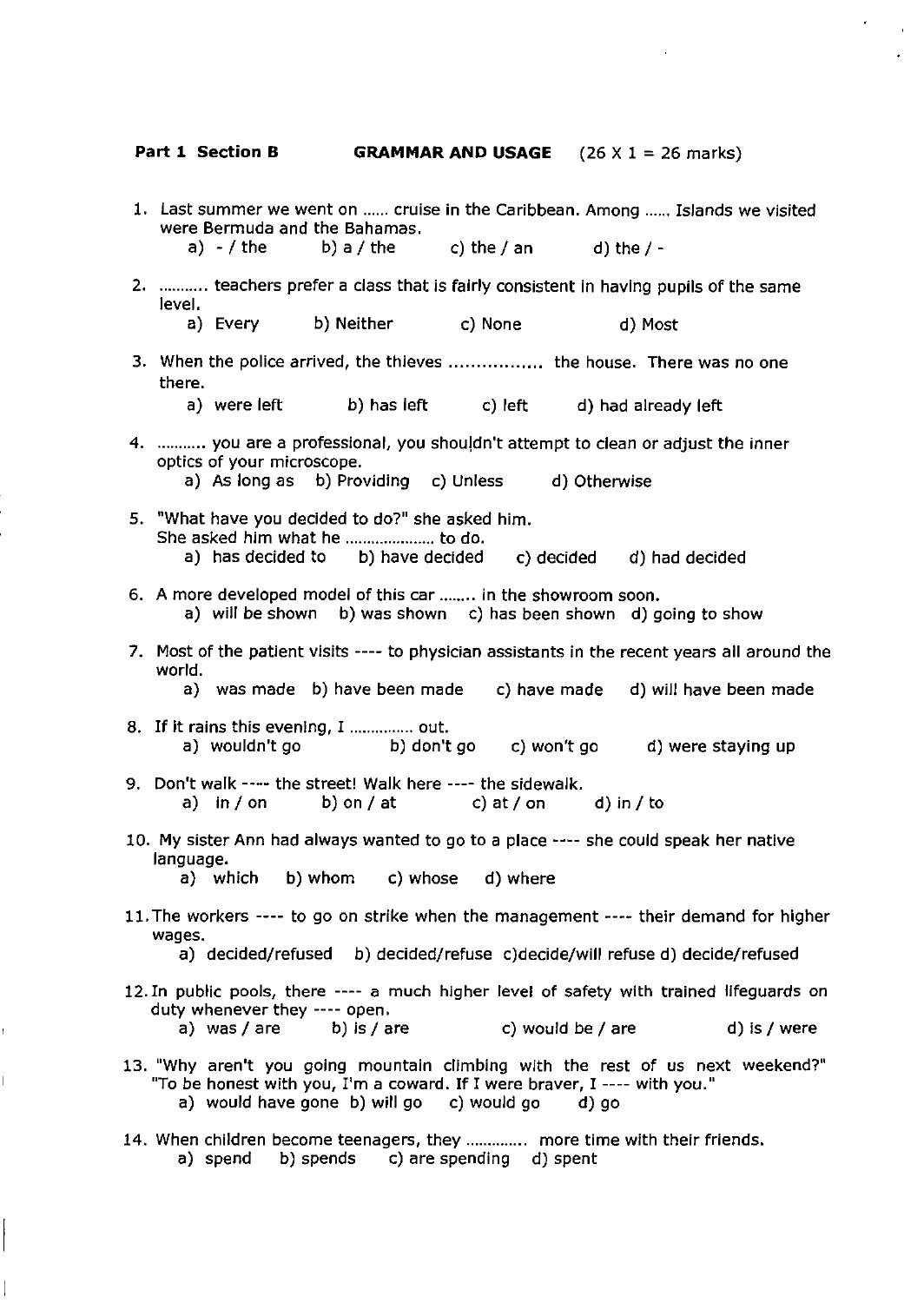- 15. We oniy spent ---- days in Istanbul; on the first day we visited the mosques and on the other days we just looked around.
	- a) a few b) no c) many d) little
- 16. Tom knows that his father is in the hospital, ............? a) hasn't he b) isn't he c) doesn't he d) wasn't he

Questions 17-26 are based on the foliowing paragraph.

#### **FUN AND GAMES**

Da you think computer games are just for kids? Then you should think again. You might be (17) .......... to learn that the games industry now makes more money than Hollywood. (18) .......... a family buys a new PC, all they really want to do is to play games.

It is hardly surprising that video gaming has (19) .......... one of most popular forms of entertainment today. A good game is like a good film; it will hold your (20) .........., capture your imagination and play with your emotions.

The big (21) .........., however, is that watching a movie is a passive pastime. You have no say in how the plot (22) .......... or which characters dominate the story. With computer games, you direct the (23) ......... and that is what makes them so exciting. Finding the (24) ......... game is likely to signal the beginning of a lasting love affair with the interactive world of make-believe.

It is (25) ......... to think of gaming as something simply for children and teenagers. In fact, the (26) ......... growth area of the market is the 25-35 age group.

| 17) | a) concerned  | b) admired    | c) surprised  | d) startled    |
|-----|---------------|---------------|---------------|----------------|
| 18) | a) As soon as | b) As well as | c) As far as  | d) As long as  |
| 19) | a) begun      | b) grown      | c) sounded    | d) become      |
| 20) | a) gaze       | b) attention  | c) breath     | d) control     |
| 21) | a) gap        | b) variety    | c) difference | d) direction   |
| 22) | a) becomes    | b) develops   | c) turns      | d) produces    |
| 23) | a) movement   | b) change     | c) action     | d) performance |
| 24) | a) accurate   | b) right      | c) complete   | d) proper      |
| 25) | a) immoral    | b) wrong      | c) false      | d) dishonest   |
| 26) | a) longest    | b) widest     | c) biggest    | d) deepest     |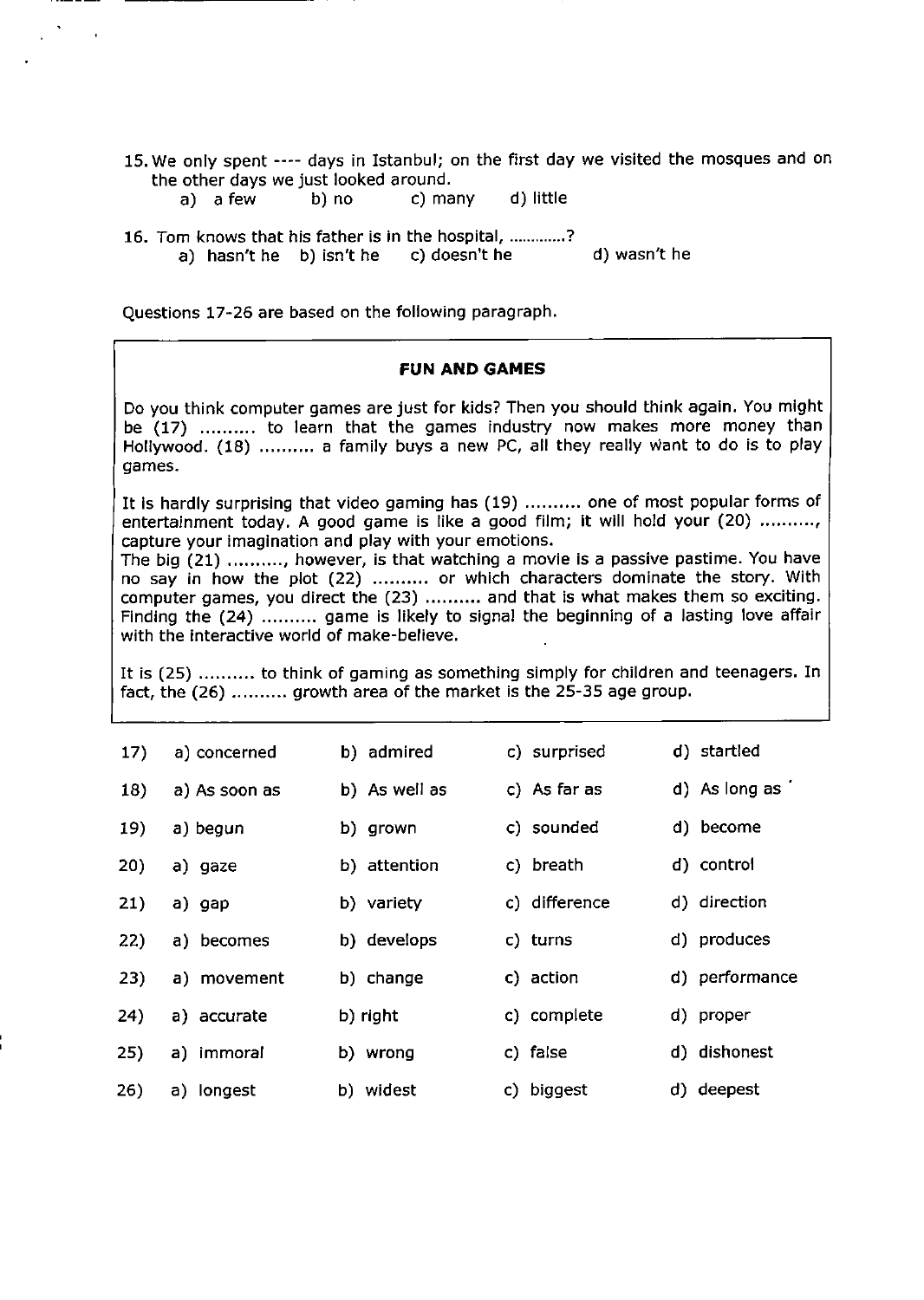#### **Part 1 Section B COMPOSITION** (55 marks)

Choose ONE of the foliowing topics and write an essay/a letter of about 200 words. Write in black INK.

1. You have received a letter repiying to a letter of complaint that you wrote ta a shop manager. Read the letter you received and the notes you have made. Then write another letter to the manager, using all your notes.

Write your letter. You must use grammatically correct sentences with accurate spelling and punctuation in a style appropriate for the situation.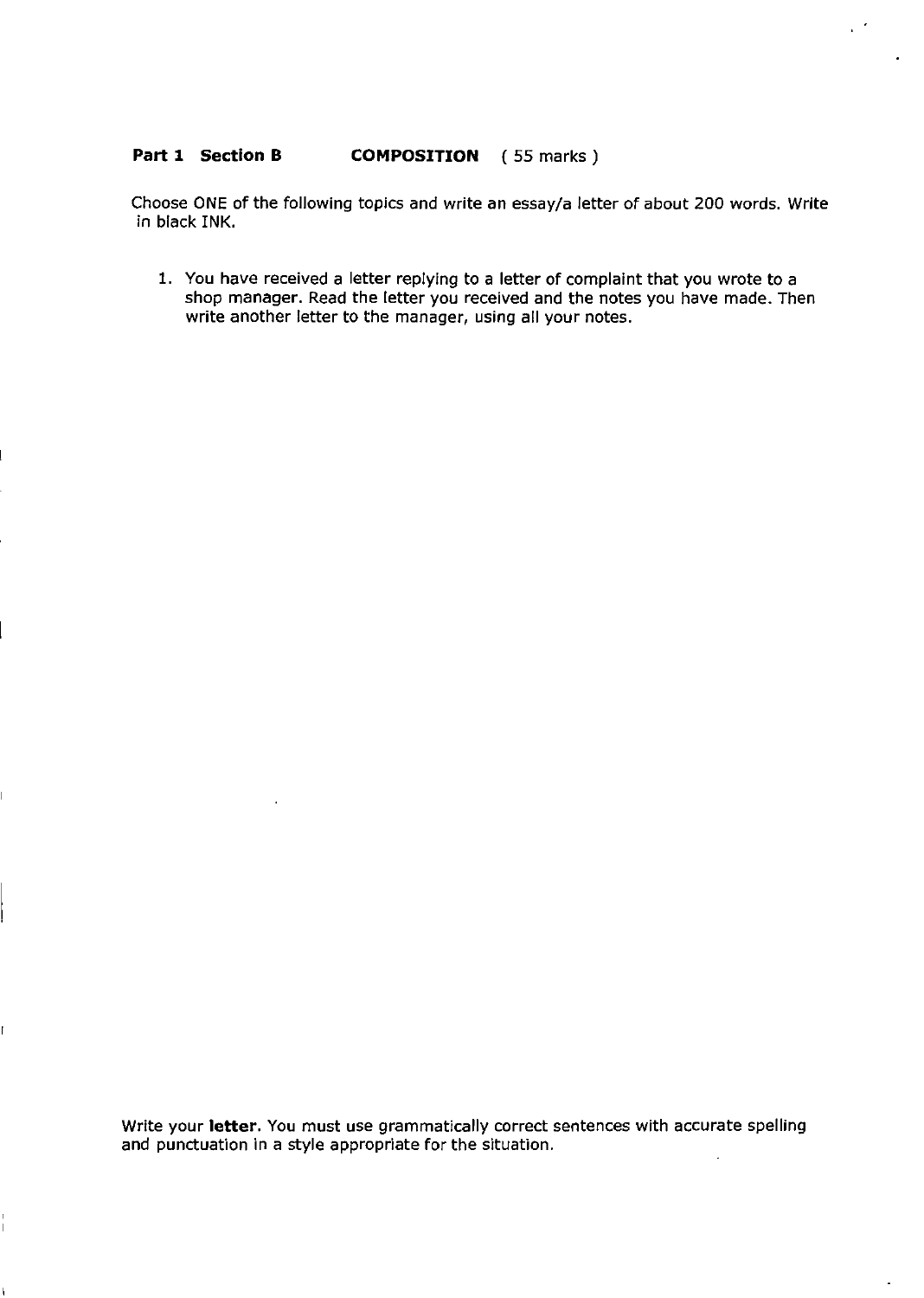3. Your school magazine has asked for articles about readers' amusing experiences. Write an article describing an experience which you have had and why it was amusing.

Write your **article.** 

4. You have been asked to write a story for your student magazine which ends with these words:

**".4 day which had begun with tears ended in smiJes"** 

Write your story.

5. You see the folowing notice in an international magazine.

#### **Be someone famous for a day**

**If you could change places for 24 hours with a famous person alive today, who would you choose, and why?** 

The best article will be published in our magazine next month.

Write your article.

<sup>1</sup>

When you finish your composition, stop. Do not go on to the next section **until you are told to.**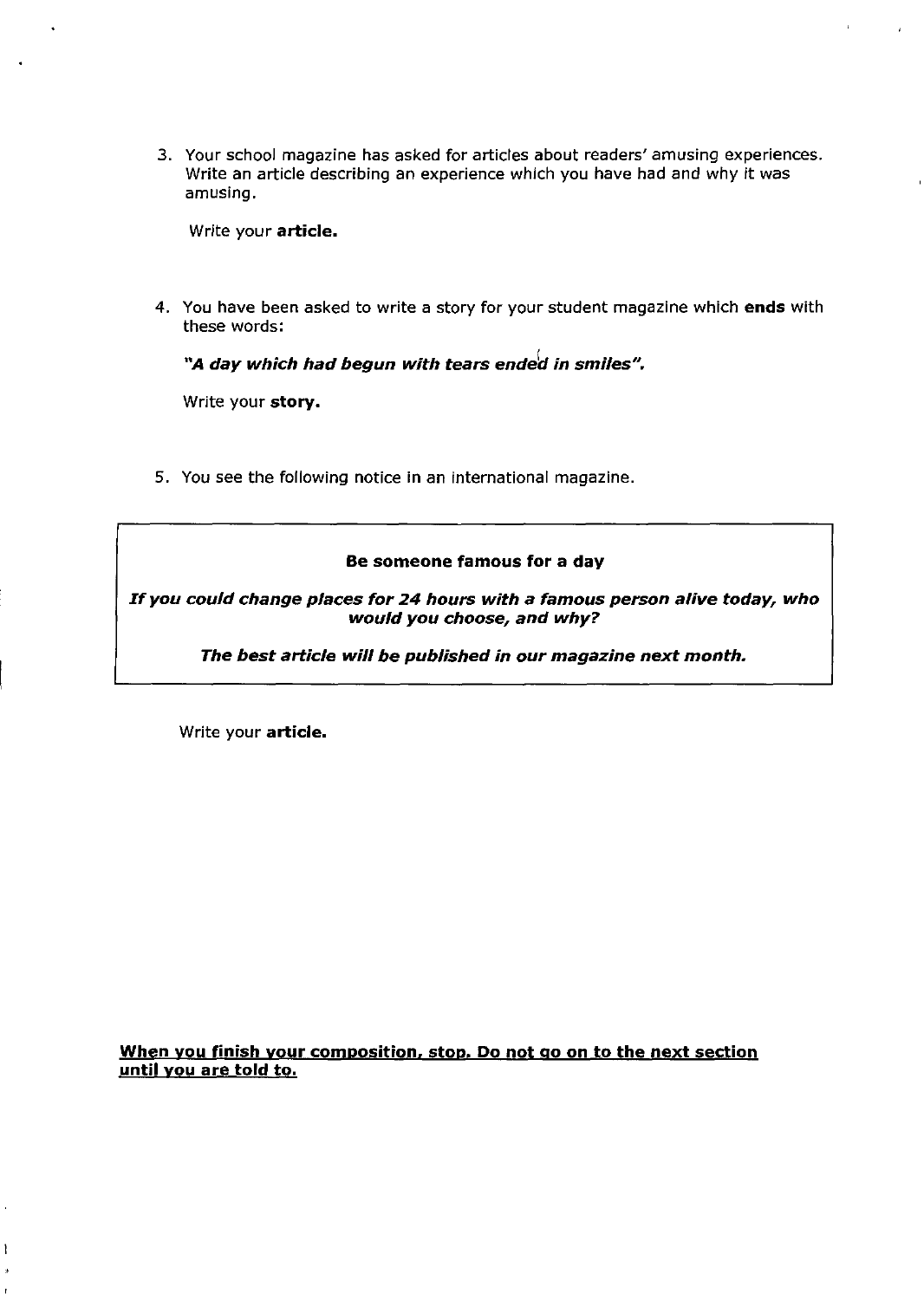2. You and a friend want to arrange an end-of-term entertainment for your English class. Your friend has found an advertisement. Read his/her notes together with the advertisement and write a letter asking for more information.

Write a **letter** in an appropriate style.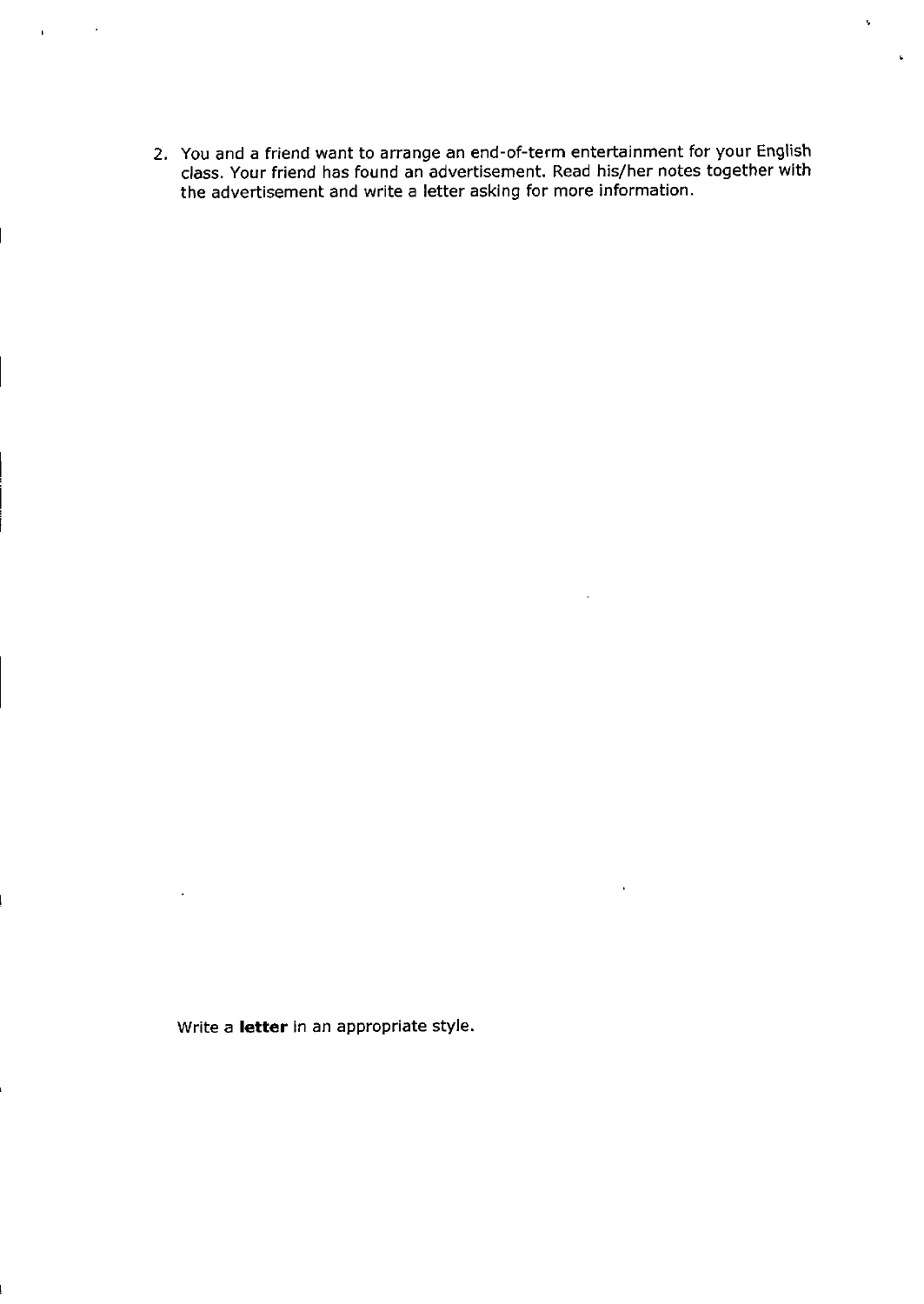#### **TEST 2:**

You will hear people talking in eight different situations. For questions 1-8, choose the best answer, a, b or c. (24 marks).

- 1. You hear a man talking about his work. Why did he change his job?
	- a) He wanted to do outdoor work.
	- b) He had heaith problems.
	- c) He needed more money.
- 2. You hear a man telling someone about getting lost. How did he feel about getting lost? a) scared
	- b) excited
	- c) annoyed
- 3. You hear two people taiking at a zoo. How does the woman feel?
	- a) worried
	- b) sad
	- c) bored
- 4. You hear a woman talking about a sport. Why might she give it up?
	- a) İt takes up too much time.
	- b) İt is too expensive.
	- c) The weather is getting too bad.
- 5. You hear a voicemail message. Who is the woman?
	- a) a mother
	- b) a coileague
	- c) a friend
- 6. You hear a man taiking about recent flooding. What does he warıt the councii to do?
	- a) to keep their promise to stop future fiooding
	- b) to pay the people for the damage the water caused
	- c) to apologize to the people affected by the fiooding.
- 7. You hear the foliowing on the radlo. What is it from?
	- a) a weather forecast
	- b) a health programme
	- c) a local news programme
- 8. You hear a woman talking to her friend. What is she doing?
	- a) compiaining about something
	- b) offering to do something
	- c) giving advice about something.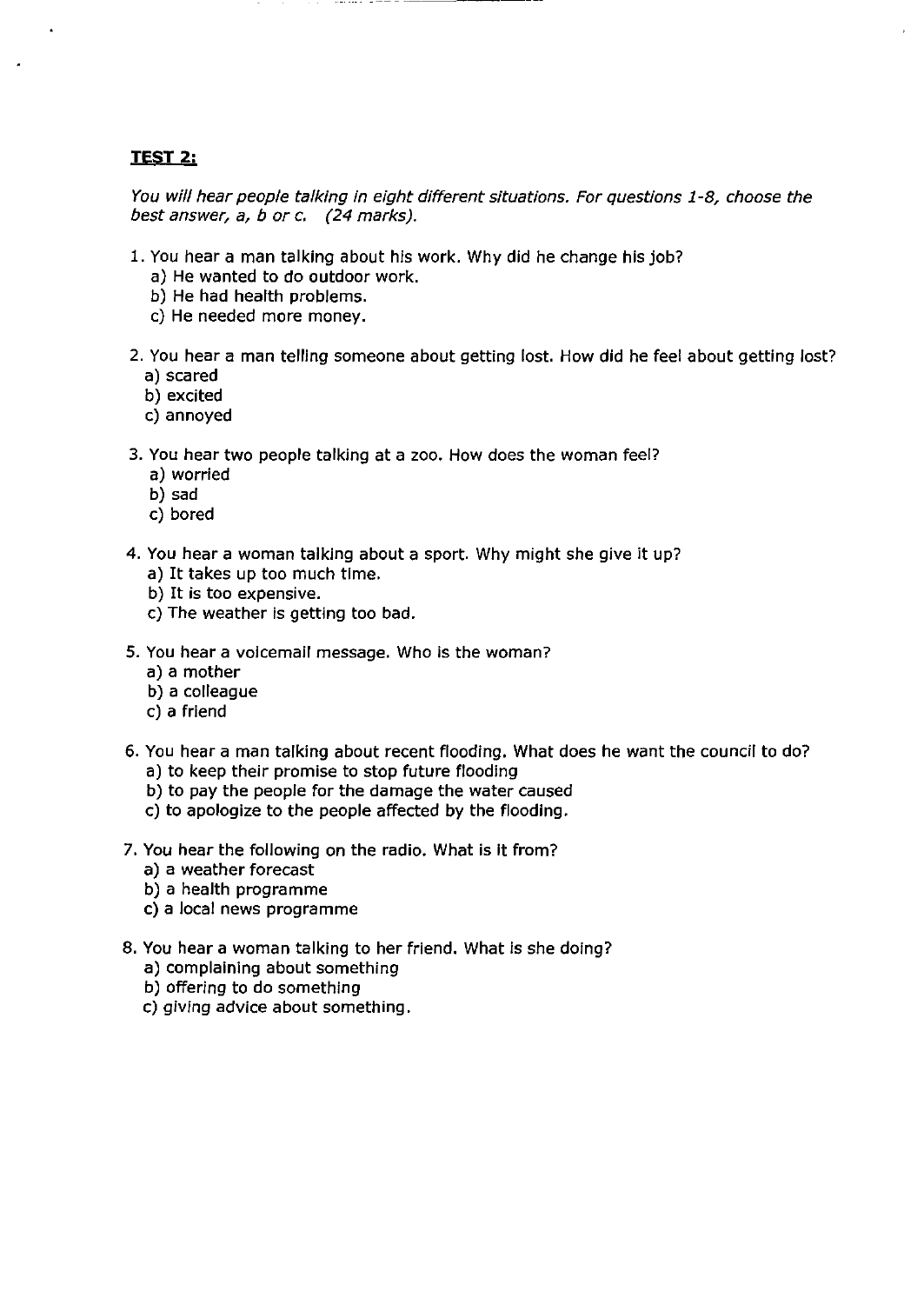#### **Part 1 Section C LISTENING COMPREHENSION** (72 marks)

#### **TEST 1:**

You wili hear people taiking in eight different situations. For questions 1-8, choose the best answer, a, b or c. (24 marks).

k,

 $\mathbf{r}$ 

- 1. You hear a giri talking about a recent holiday. How did she feel when she heard about it?
	- a) annoyed
	- b) surprised
	- c) panicky
- 2. You hear someone talking about an upgrade on a flight. Why was it unexpected? a) It had already happened once before.
	- b) There were a lot of people to choose from.
	- c) The speaker was not dressed very smartly.
- 3. You hear someone talking about a tourist sight. Who is the speaker?
	- a) a coach driver
	- b) a coach tour guide
	- c) a coach passenger
- 4. You hear someone talking about meeting a famous person. What does the speaker say about the famous person?
	- a) She was more attractive than he had thought.
	- b) She was shorter than he had thought.
	- c) She was shyer than he had thought.
- 5. You hear two people talking about a new car. What does the woman do in the conversation?
	- a) make a request
	- b) offer congratulations
	- c) make an apology
- 6. You hear someone talking about commuting to work every day. What does he dislike about it?
	- a) the crowded trains
	- b) getting up early
	- c) the cost
- 7. You hear someone talking on the radio. What is she advertising?
	- a) a type of holiday
	- b) a competition
	- c) a radio programme
- 8. You hear someone talking about taking the school bus when he was at school. What did he enjoy about it?
	- a) He feit grown up.
	- b) İt sayed time.
	- c) It was convenient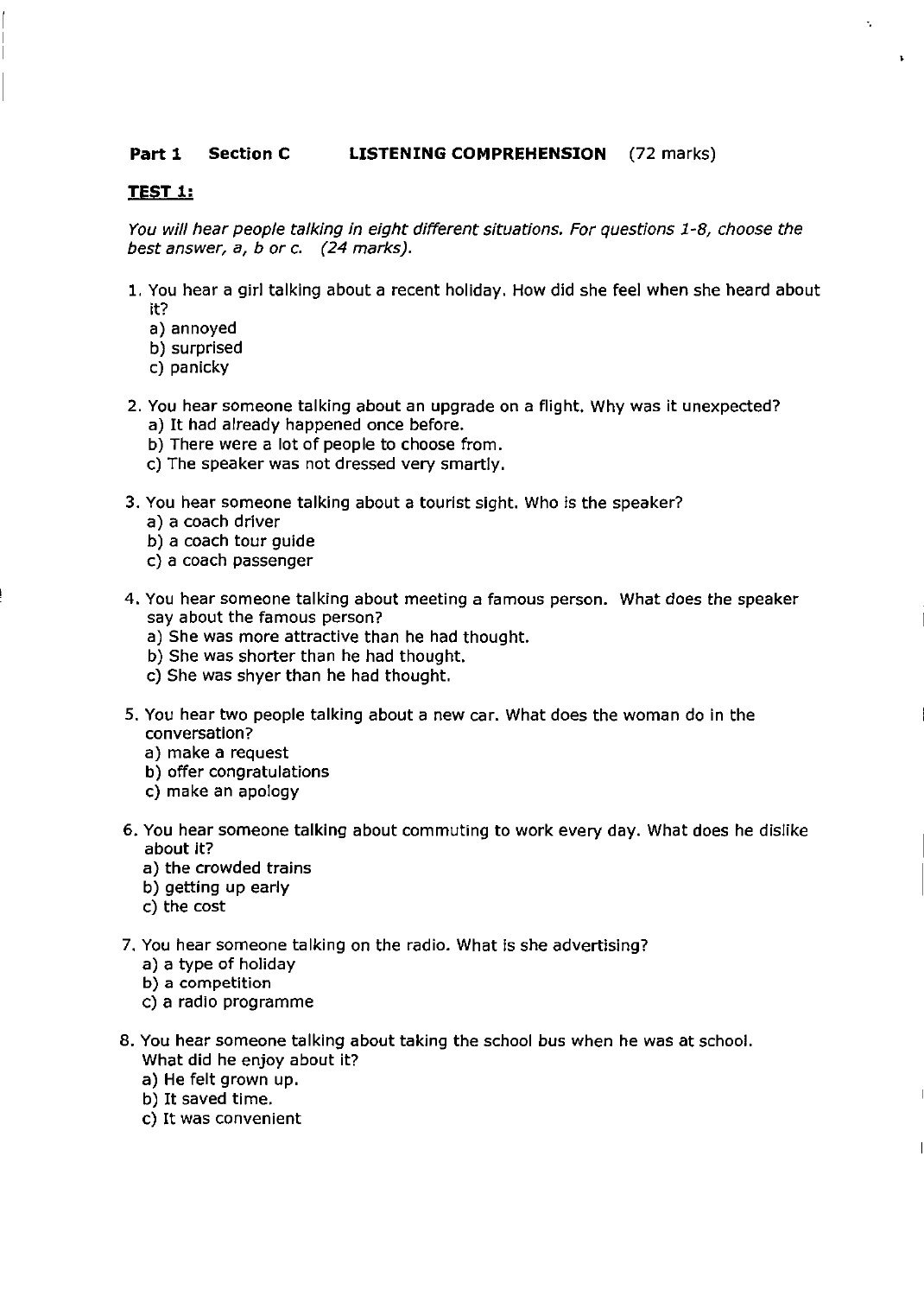### **TEST 3:**

 $\overline{\phantom{a}}$ 

You will hear people talking in eight different situations. For questions 1-8, choose the best answer,  $a, b$  or  $c.$  (24 marks).

- 1. You hear a woman talking about telling jokes. What does she say is her problem?
	- a) She cannot remember jokes
	- b) She does not hear or read many jokes
	- c) She cannot make people Iaugh
- 2. You hear a man talking about writing books. What is he proud of?
	- a) He started writing at a young age.
	- b) He has adapted to writing on a computer.
	- c) He has published two books.
- 3. You hear two people talking about children's books. Where are they?
	- a) in a bookshop
	- b) at school
	- c) at home
- 4. You hear two people talking about a new drama series. How does the man feel about it?
	- a) disappointed
	- b) impressed
	- c) confused
- 5. You hear a volcemail message about a new job. What is the speaker doing?
	- a) making a recommendatlon
	- b) making an offer
	- c) making a request
- 6. You hear a woman talking about a Ile she told. Why did she tell the Iie?
	- a) her mum did not ilke her friends
	- b) she was bored with swimming
	- c) she needed the money
- 7. You hear two people talking about a writing competition. Why is the man concerned? a) He wrote about the wrong topic.
	- b) He wrote his entry too quickly
	- c) He sent his entry in too late.
- 8. You hear a voicemail message. What is the woman complaining about?
	- a) missing tickets
	- b) a replaced actor
	- c) inadequate booking arrangements

#### **END OF THE TEST**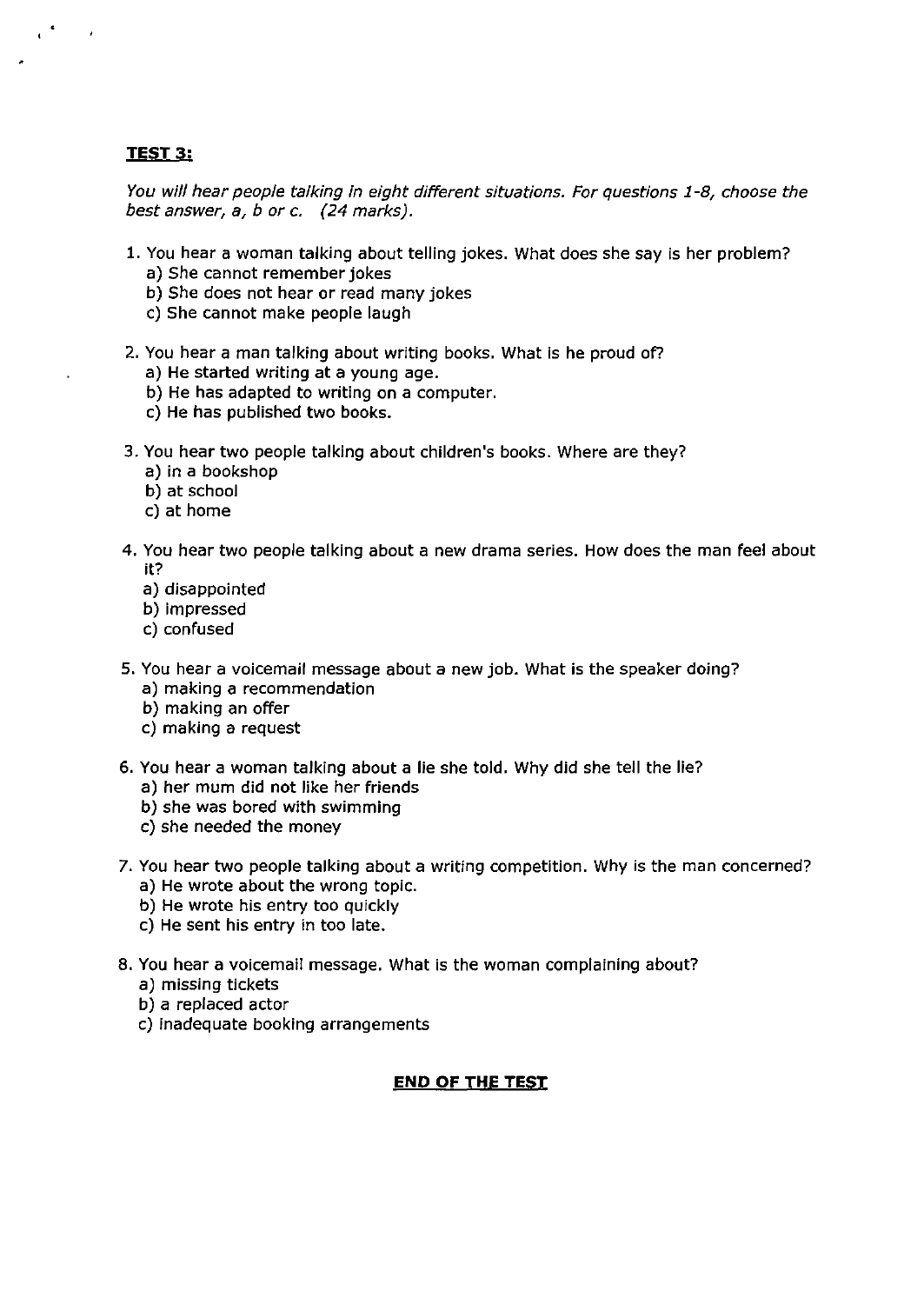$\sqrt{3}$ 

 $\begin{array}{c} 1 \\ 1 \\ 2 \end{array}$ 

 $\label{eq:2.1} \frac{1}{\sqrt{2}}\int_{\mathbb{R}^3} \frac{1}{\sqrt{2}}\left(\frac{1}{\sqrt{2}}\right)^2\frac{1}{\sqrt{2}}\left(\frac{1}{\sqrt{2}}\right)^2\frac{1}{\sqrt{2}}\left(\frac{1}{\sqrt{2}}\right)^2.$ 

 $\mathcal{L}^{\text{max}}_{\text{max}}$  and  $\mathcal{L}^{\text{max}}_{\text{max}}$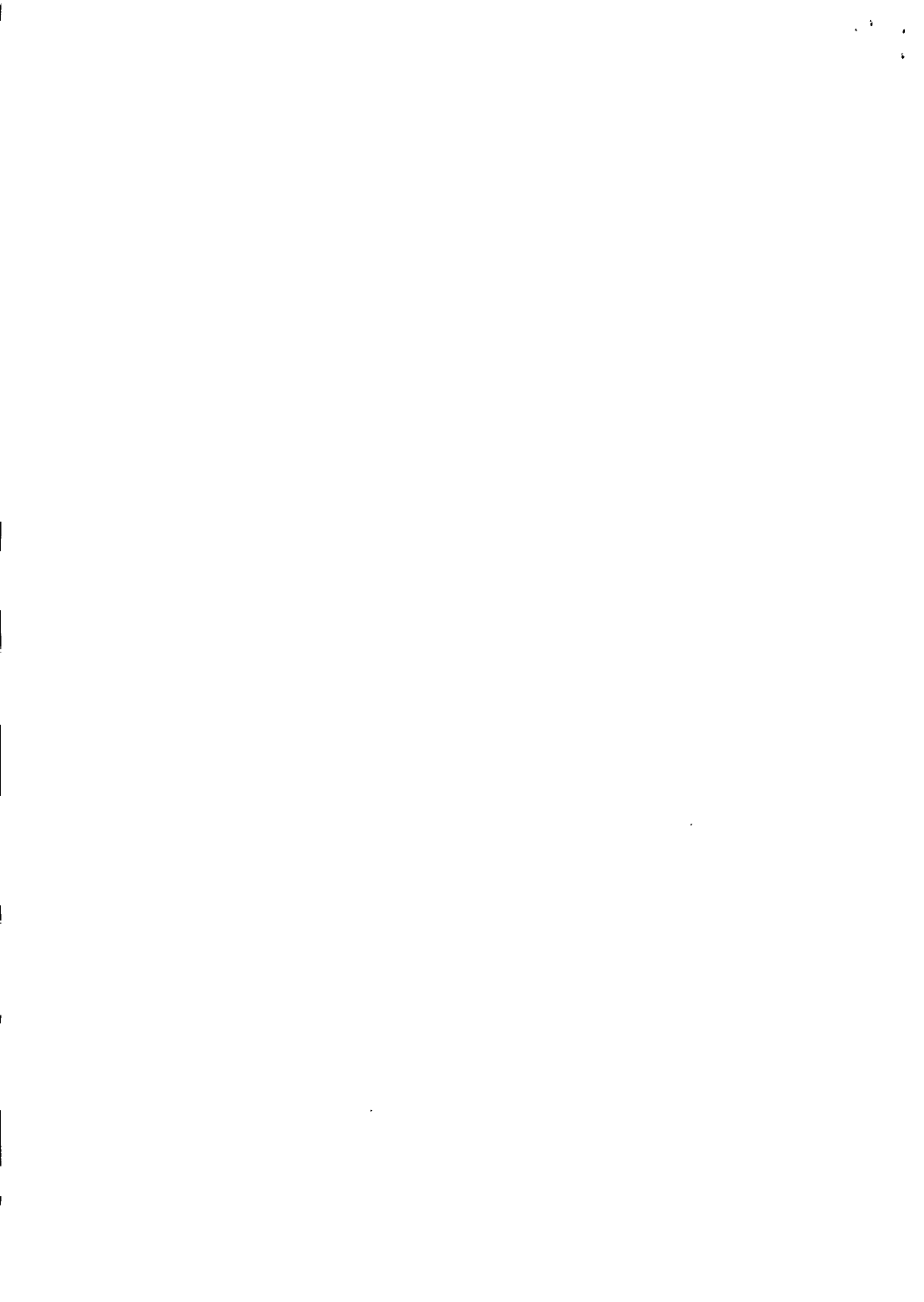## EEMNEC

 $\ddot{\phantom{0}}$ 

<u>т</u>

 $\pmb{\epsilon} = \mathbf{u}$ 

|                  | <b>Reading</b><br>Comprehension<br>and Vocabulary |                   | <b>Structure and Usage</b> |                         | Listening<br>Comprehension |
|------------------|---------------------------------------------------|-------------------|----------------------------|-------------------------|----------------------------|
| 1.               | B                                                 | 1.                | B                          | 1.                      | $\mathbf B$                |
| $\overline{2}$ . | B                                                 | 2.                | D                          | 2.                      | A                          |
| 3.               | B                                                 | 3.                | D                          | 3.                      | $\mathsf{C}$               |
| 4.               | $\mathsf{C}$                                      | 4.                | $\mathsf{C}$               | 4.                      | B                          |
| 5.               | D                                                 | 5.                | D                          | 5.                      | A                          |
| 6.               | $\pmb B$                                          | 6.                | A                          | 6.                      | B                          |
| 7.               | A                                                 | 7.                | $\, {\bf B} \,$            | 7.                      | $\ddot{C}$                 |
| 8.               | $\mathsf{C}$                                      | 8.                | $\mathsf{C}$               | 8.                      | A                          |
| 9.               | D                                                 | 9.                | A                          |                         | Part 2                     |
| 10.              | B<br>$\bullet$                                    | 10.               | D                          | 1.                      | $\boldsymbol{\mathsf{A}}$  |
| 11.              | $\mathsf{C}$                                      | 11.               | A                          | 2.                      | B                          |
| 12.              | D                                                 | 12.               | B                          | 3.                      | B                          |
| 13.              | $\mathsf{C}$                                      | 13.               | $\overline{C}$             | $\overline{\mathbf{4}}$ | $\overline{B}$             |
| 14.              | $\overline{B}$                                    | 14.               | A                          | 5.                      | A                          |
| 15.              | A                                                 | 15.               | A                          | 6.                      | A                          |
| 16.              | A                                                 | 16.               | $\mathsf{C}$               | 7.                      | $\overline{\mathsf{C}}$    |
| 17.              | D                                                 | 17.               | $\mathsf{C}$               | 8.                      | $\overline{\mathsf{c}}$    |
| 18.              | A                                                 | 18.               | Α                          |                         | Part 3                     |
| 19.              | $\overline{\mathsf{c}}$                           | 19.               | D                          | 1.                      | $\mathsf{C}$               |
| 20.              | B                                                 | 20.               | B                          | 2.                      | B                          |
| 21.              | A                                                 | 21.               | $\mathsf C$                | 3.                      | B                          |
| 22.              | B                                                 | 22.               | $\, {\bf B}$               | $\overline{4}$ .        | $\mathsf B$                |
| 23.              | D                                                 | $\overline{23}$ . | $\overline{\mathsf{c}}$    | 5.                      | $\overline{\mathsf{c}}$    |
| 24.              | Ċ                                                 | 24.               | B                          | 6.                      | B                          |
|                  |                                                   | 25.               | $\pmb{\mathsf{B}}$         | 7.                      | $\overline{B}$             |
|                  |                                                   | 26.               | $\mathsf{C}$               | 8.                      | $\, {\bf B} \,$            |
|                  |                                                   |                   |                            |                         |                            |

 $\ddot{\phantom{0}}$ 

## İngilizce Sertifika Sınavı Cevap Anahtarı (2015)